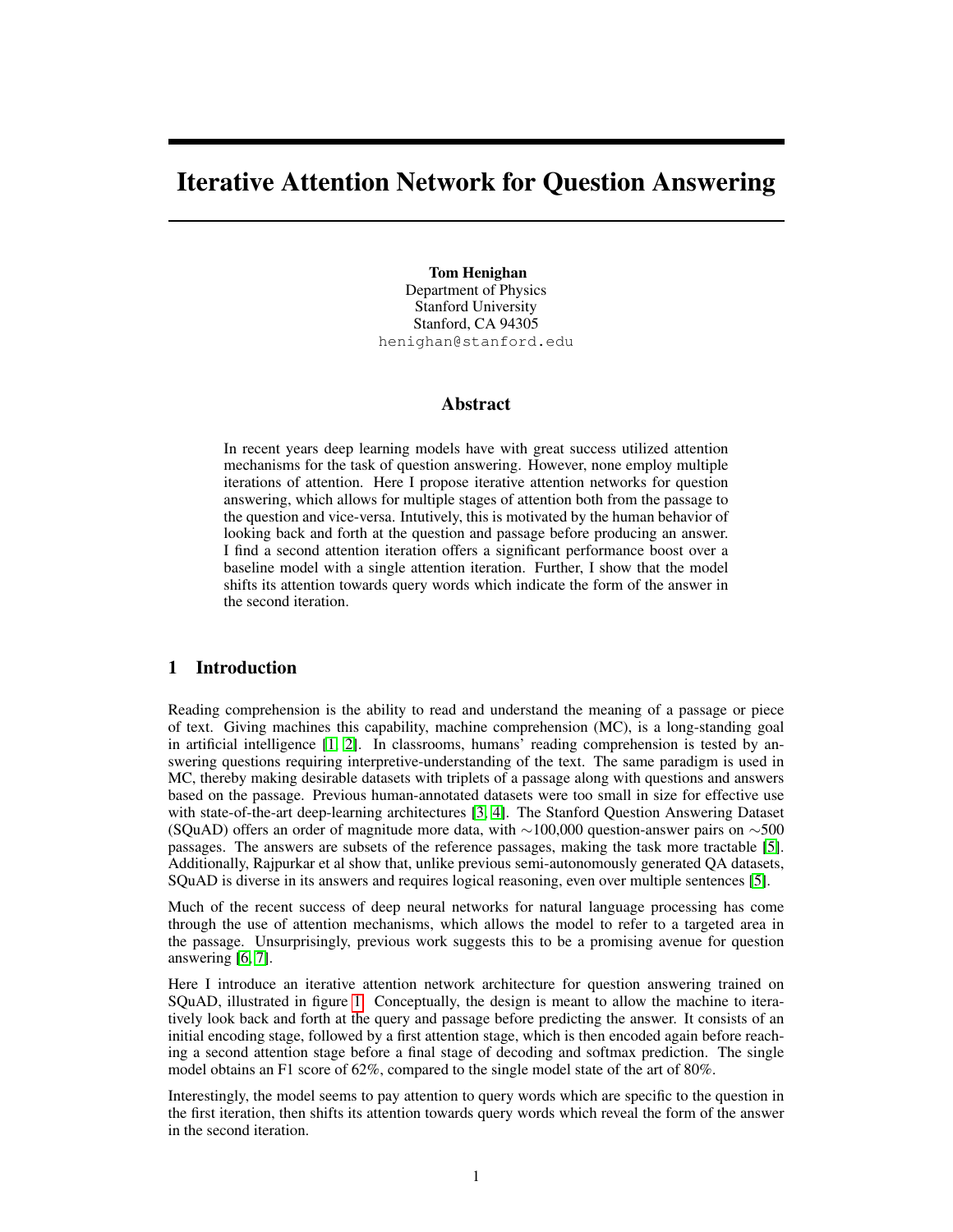<span id="page-1-0"></span>

Figure 1: Illustration of iterative attention network architecture. The Attention mechanism illustrated in the first and second attention iterations are described in more detail in figure [2](#page-2-0)

### 2 Iterative Attention Networks

An overview of the architecture is given in figure [1.](#page-1-0) Conceptually, it is meant to mimic the behavior of humans (or at least this human) to look back at the question a second time after having found the relevant passage in the context paragraph.

#### 2.1 encoding

The  $\alpha$  dimensional pre-trained word vectors for each query and passage word are first retrieved. These are fed into bi-directional recurrent-neural-networks (RNNs) with long short-term memory cells (LSTM) [\[8\]](#page-7-6) and state size  $\beta$  at the encoder stage. The output at each cell from each direction of the bi-RNN was concatenated to produce an output vector of length  $2\beta$  (this is true for all 5 RNNs in the system). We will represent the encoded query and passage word representations as matrices  $Q_1$  and  $P_1$ , whose columns are the encoded word representations. Let us call the query and passage lengths n and m, respectively, so  $Q_1 \in \mathbb{R}^{2\beta \times n}$  and  $P_1 \in \mathbb{R}^{2\beta \times m}$ .

#### 2.2 attention iterations

The procedure for obtaining the context vectors is illustrated in figure [2.](#page-2-0) First the score matrix  $S_1 = P_1^T Q_1 \in \mathbb{R}^{m \times n}$  is computed, whose entries give the attention score for each query/passage word pair. The alignment weights are then obtained by normalizing the columns of  $S_1$  to yield the Doc2Query attention weights,  $A_Q$ , and normalizing the rows then transposing to yield the Query2Doc attention weights,  $A_P$ . Normalization is done via the softmax function. Finally, the products  $P_1 A_Q = C_Q \in \mathbb{R}^{2\beta \times n}$  and  $Q_1 A_P = C_P \in \mathbb{R}^{2\beta \times m}$  give the Doc2Query and Query2Doc context vectors, respectively.  $C_P$  is then concatenated with  $P_1$ , and similarly  $C_Q$  with  $Q_1$ , and then fed into the next RNN stage, which also has state size  $\beta$  to produce the second representations of the passage and question,  $C_2$  and  $Q_2$ . These new representations are used for a second attention iteration. In the second attention iteration, only the Query2Doc context vectors are calculated.

#### 2.3 decoding and prediction

The result of the second attention iteration is then fed to yet another bi-LSTM decoder, also of state size  $\beta$  to produce a final representation of the context paragraph,  $C_3 \in \mathbb{R}^{2\beta \times m}$ . The start and end index were then found by taking the matrix product of  $C_3$  with weight vectors  $W_{start}$ ,  $W_{end} \in \mathbb{R}^{1 \times 2\beta}$  to produce the start and end prediction vectors. These were then softmaxed to produce  $\hat{\mathbf{y}}_{start}$  and  $\hat{\mathbf{y}}_{end} \in \mathbb{R}^{1 \times m}$ , which are predictions of the one-hot representations of the start and end word indexes, as shown in equations [1](#page-2-1) and [2.](#page-2-2) The weights and biases of all 5 bi-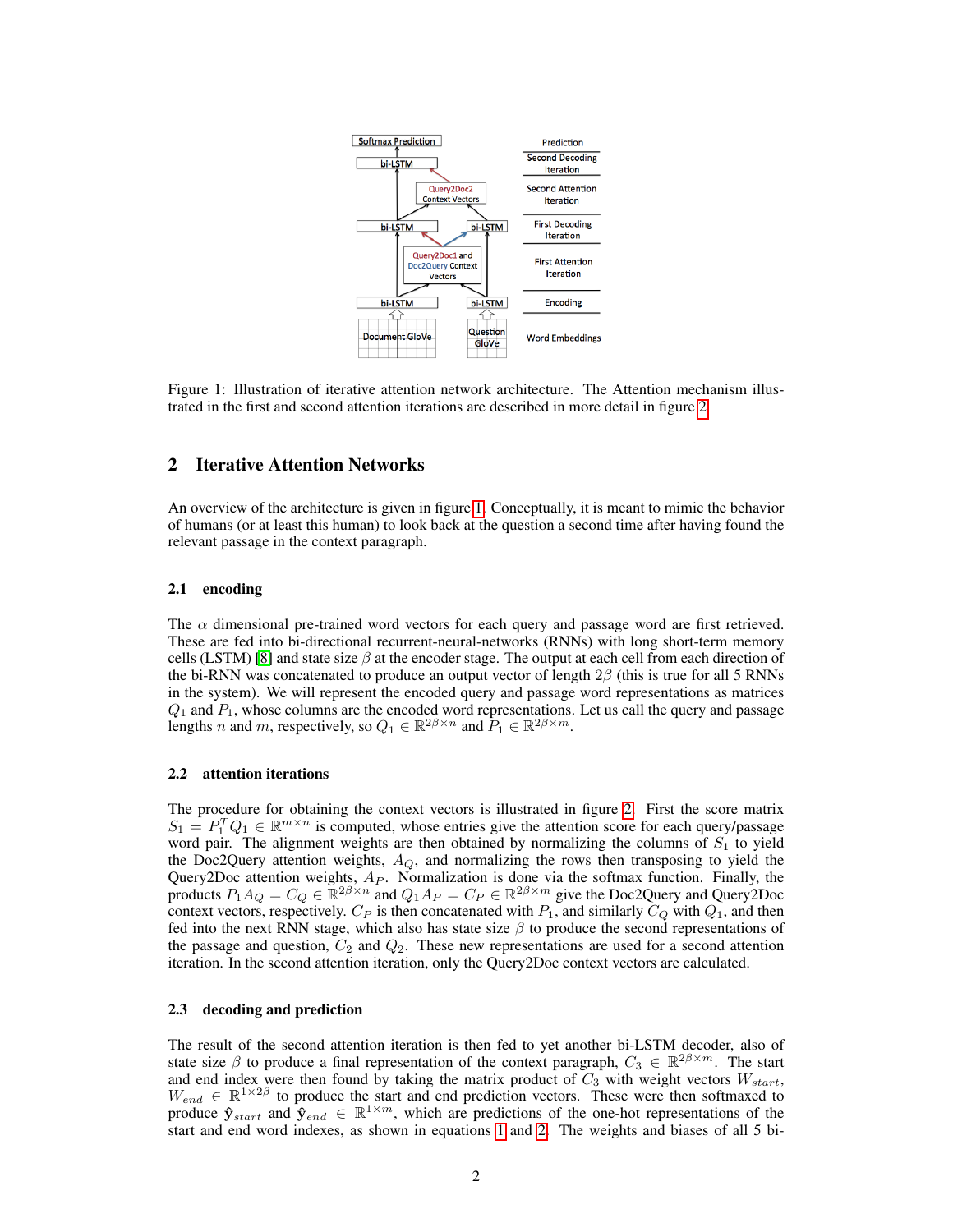<span id="page-2-0"></span>

Figure 2: Illustration of Co-attention mechanism used to generate the context vectors in the first attention iteration seen in figure [1.](#page-1-0) In the second iteration, only the Doc2Query context vectors are used.

<span id="page-2-1"></span>LSTM RNN's are trained separately. The outputs from each direction of the bi-LSTM RNN were concatenated in all cases.

$$
\hat{\mathbf{y}}_{start} = \text{softmax}(W_{start} \cdot C_3) \tag{1}
$$

$$
\hat{\mathbf{y}}_{end} = \text{softmax}(W_{end} \cdot C_3) \tag{2}
$$

<span id="page-2-2"></span>Cross-entropy was used as the cost function during training.

## 3 Results and Analysis

#### 3.1 implementation details

100-dimensional GloVe vectors pre-trained on a corpus of 6 billion words [\[9\]](#page-7-7). Words not present in the GloVe vocabulary are set to a vector of zeros. Word embeddings were held fixed. The state size,  $\beta$  for each direction of the bi-LSTMS was set to 50, leading to vectors of dimension 100 after concatenating the two directions together. All weights and biases were initialized to random values such that a norm of unity was maintained [\[10\]](#page-7-8). All models were implemented using tensorflow [\[11\]](#page-7-9).

Histograms of the number of tokens in the context and question can be found in figure [3.](#page-3-0) Based on these visualizations, question and passage sequences were padded to lengths of 30 and 300, respectively, with words beyond that length being ignored.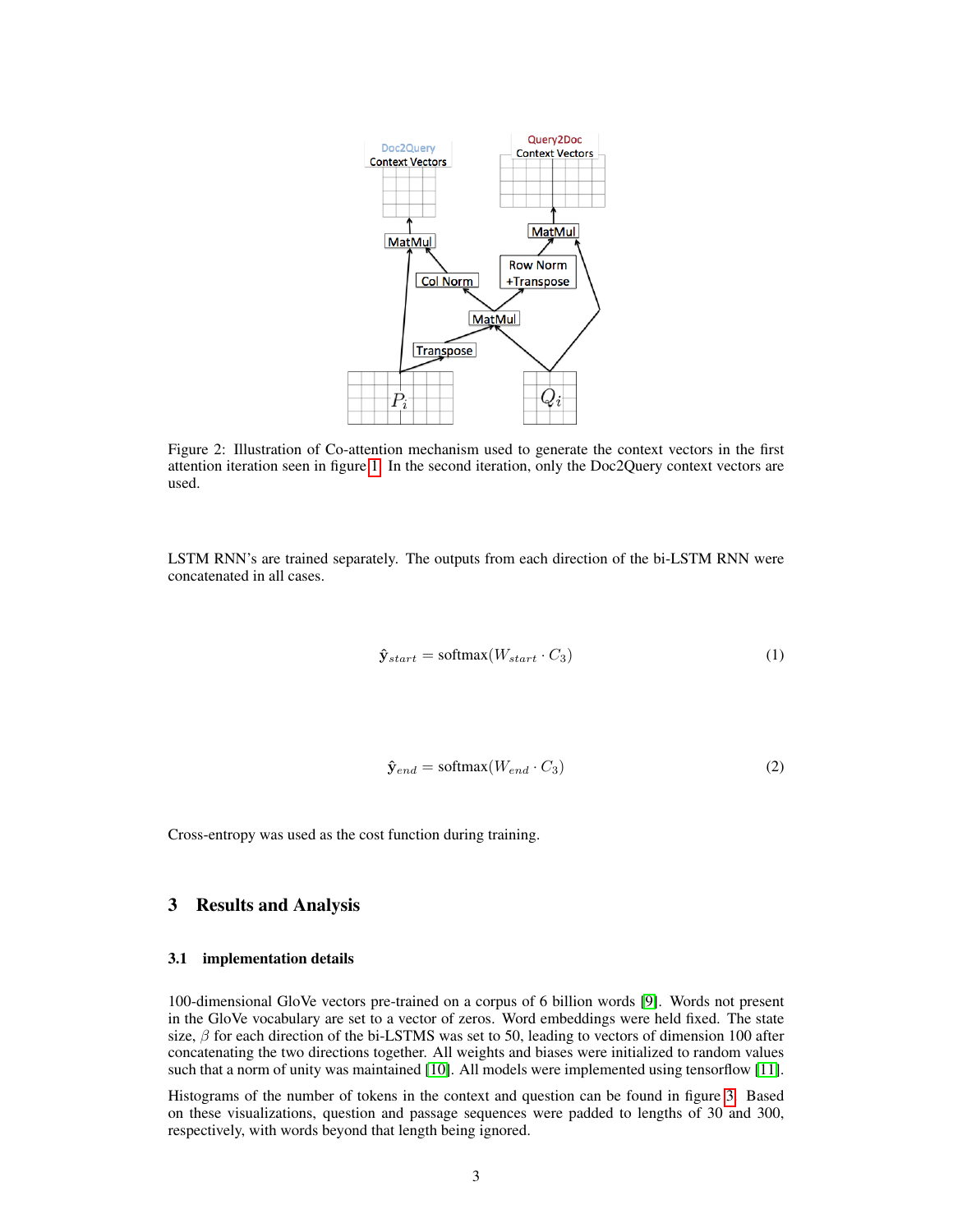<span id="page-3-0"></span>

Figure 3: Histograms of number of tokens in questions and context passages over training set.

The SQuAD training dataset was split into a set of ∼87,000 QA pairs which were used for training and a ∼10,000 validation set. The cost is minimized using ADAM [\[12\]](#page-7-10), with a batch size of 32. Gradient clipping was implemented, where the max gradient norm of 1.0 was chosen based on the visualization seen in figure [4,](#page-3-1) which is a histogram of the global gradient norms over the entire training dataset for random initial conditions. Note the maximum gradient norm exceeded typical values by three orders of magnitude, making gradient clipping a necessity.

<span id="page-3-1"></span>

Figure 4: Histograms of global gradient norms using batch size 32 over entire training set for randomly initialized model.

#### 3.2 results

The model was evaluated based on two metrics: exact-match and F1. Exact-match is the fraction of test examples on which the model prediction exactly matched the correct answer. F1 is the harmonic mean on recall and precision between the predicted tokens and the true-answer tokens. The F1 and EM scores on the test set were 62% and 50%, respectively.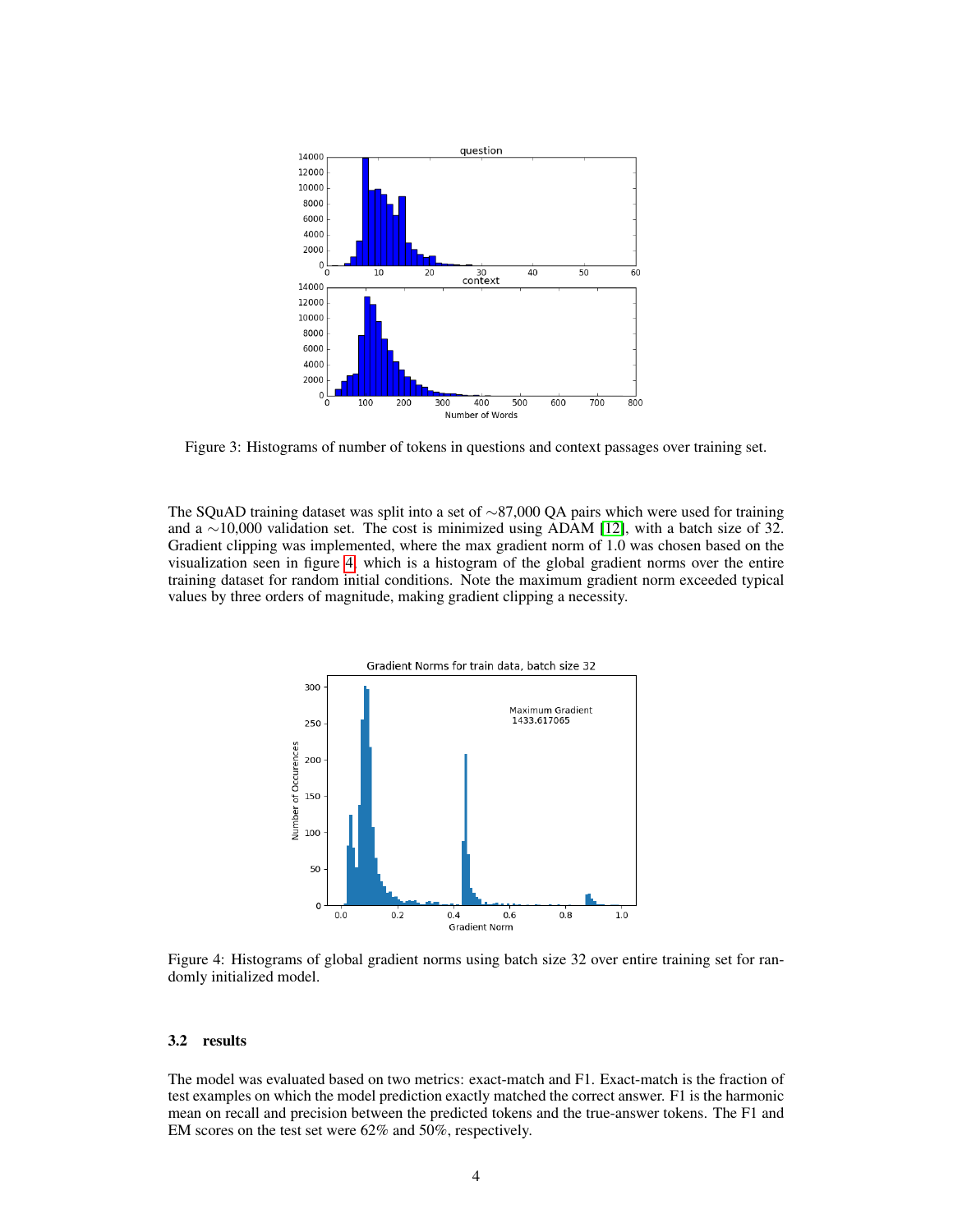<span id="page-4-0"></span>

Figure 5: Illustration of a simpler architecture which retains 3 stages of RNNs, but only one iteration of attention. Labeled as "Single Attention w/ extra RNN" in [3.3.](#page-4-0)

#### 3.3 ablation

To evaluate the benefit of two attention iterations as opposed to just one, the performance was compared to a similar architecture with a single attention stage, but that still had three stages of RNNs, illustrated in figure [5.](#page-4-0) Table [3.3](#page-4-0) reveals that the second iteration step offered a significant performance boost over this baseline model.

|                               | Model   # Parameters   Val F1   Val EM |     |     |
|-------------------------------|----------------------------------------|-----|-----|
| Single Attention w/ extra RNN | 281.800                                | 56% | 39% |
| Double Attention              | 422,200                                | 64% | 46% |

Table 1: Results of ablation study

#### 3.4 analysis of double-attention

Since at both attention iterations, alignment weights over the question tokens are calculated for each token in the passage, we can easily compare what question words the model paid attention to at each step. We can then answer the question how the did the model "shift its attention." In figure [6,](#page-5-0) one finds a visualization of the Query2Doc alignment weights for each attention iteration. The staircase pattern in the top middle of the left panel shows where the corresponding phrases in the question appear almost verbatim in the passage, and indeed occurs near the correct answer (which the model correctly predicted). Thus it appears in the first iteration, the model is paying attention to words that show up in both the question and the passage, which seems a sensible strategy for finding the correct answer.

The second iteration shows a starkly different pattern, with the model paying attention to the word "many" at essentially every word in the passage. In contrast to the words most paid attention to in the first iteration, "many" reveals what *form of answer to look for*, ie, a number. While figure [6](#page-5-0) is only a single example, one finds this behavior to be a common trend, where the first iteration shows attention paid towards many words specific to the question, while attention is sharply focused on one word which reveals the *form* of the answer in the second iteration.

To further illustrate this pattern of shifting attention towards words which reveal the *form* of the answer, I show in table [3.4](#page-5-0) the query words for which the attention most increased and decreased over the dev set. I restricted the list to words which appeared in at least 5 questions. The attention change was found by summing the attention weights seen in figure [6](#page-5-0) in the vertical direction, and then taking the difference between the second and first iteration.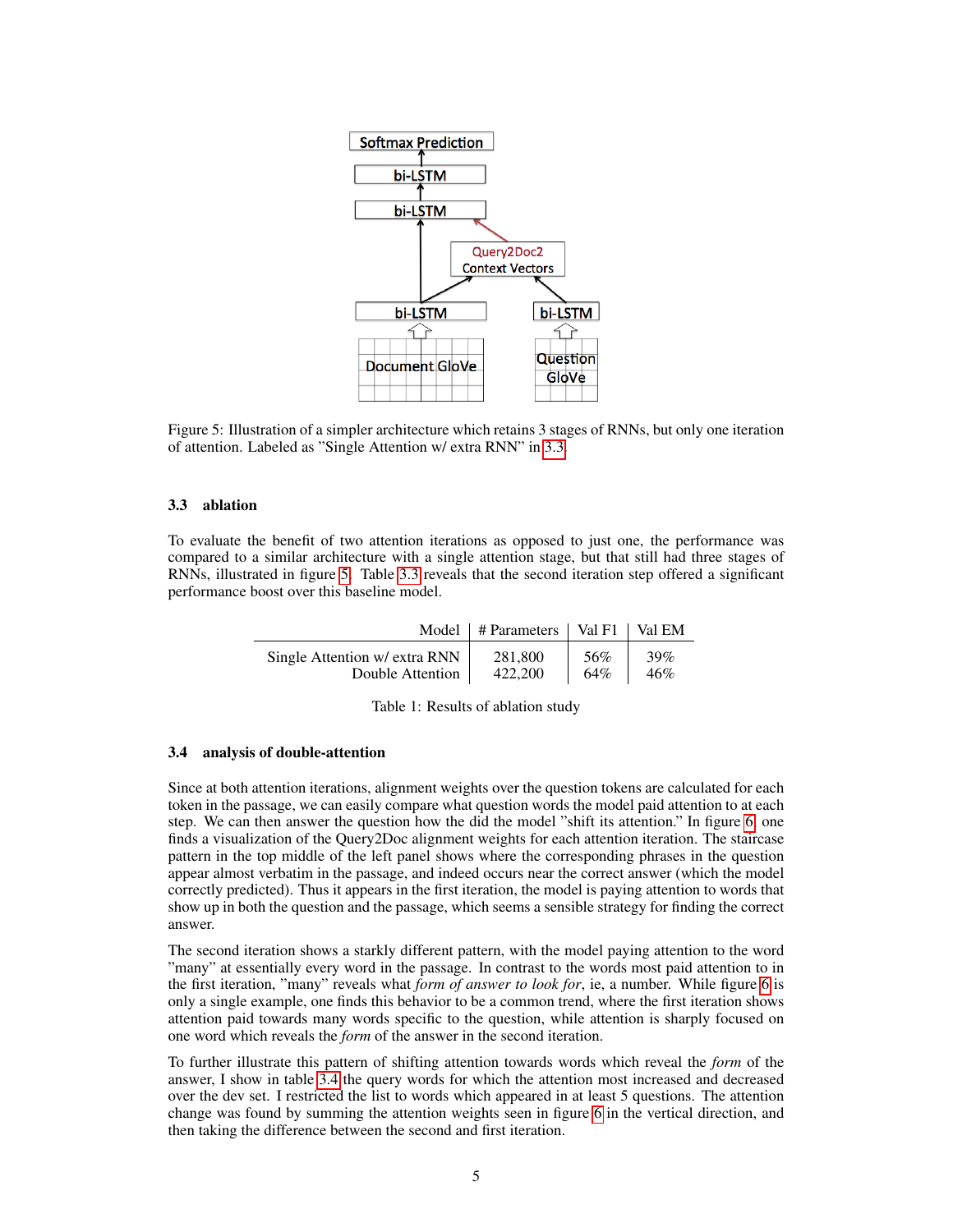<span id="page-5-0"></span>

Figure 6: Visualization of Query2Doc alignment weights in first and second iteration. The arrow on the left marks the position of the answer, which is "5,200,000 acres."

| Attention shifted <i>towards</i> | attention change | Attention shifted <i>away from</i> | attention change |
|----------------------------------|------------------|------------------------------------|------------------|
| year                             | 35.163535        | why                                | $-12.563048$     |
| date                             | 31.014911        | how                                | $-10.542498$     |
| many                             | 24.178574        | what                               | $-10.041818$     |
| color                            | 22.925476        | it                                 | $-8.917352$      |
| rank                             | 20.952049        | reason                             | $-7.802622$      |
| wrote                            | 19.055681        | 9                                  | $-7.264514$      |
| country                          | 18.509165        | because                            | $-7.016249$      |
| called                           | 17.491110        | but                                | $-5.602870$      |
| direction                        | 17.111677        | cities                             | -5.421548        |
| whose                            | 15.951545        | bison                              | -4.632426        |

Table 2: Words which attention was shifted most *towards* or *away from* from first to second attention iteration.

Indeed, the words for which the attention most increased reveal the *form* of the answer. The answer is a year (year) or a country (country) or a number (many), or a person (whose), etc. In appendix [A,](#page-7-11) one will find randomly chosen questions containing each of these words to further make this point.

My understanding of why attention is shifted away from the words on the right side of the table is less clear. They do seem to be words that show up at the beginning and end of the question, which is made especially obvious by the presence of the token "?" on the list. The model does tend to pay attention to the first and last token on the first iteration, as seen in the left panel of figure [6.](#page-5-0) I also feel these words are generally useless, again with the "?" token being the flagship example.

#### 3.5 common modes of failure

The prediction of the start and end word in the prediction step are somewhat independent. This can cause problems, as the model may have mutiple guesses for each and not make the correct pairings. Consider, for instance, figure [7](#page-6-1) where the model gives weight to several start and end positions. How these should be paired is non-obvious, and the current algorithm just takes the argmax of  $\hat{y}$  for each. This can even lead to situations where the predicted start index is *after* the predicted end index (\*facepalm). A more sophisticated prediction scheme could likely remedy some of these errors, for instance the highway max-out network used by Xiong et al [\[6\]](#page-7-4).

#### 3.6 future studies

In this work only the 100-dimensional GloVe vectors trained on 6 billion tokens was used. It may be useful to try the 300-dimensional vectors trained over a 840 billion common-crawl corpus, which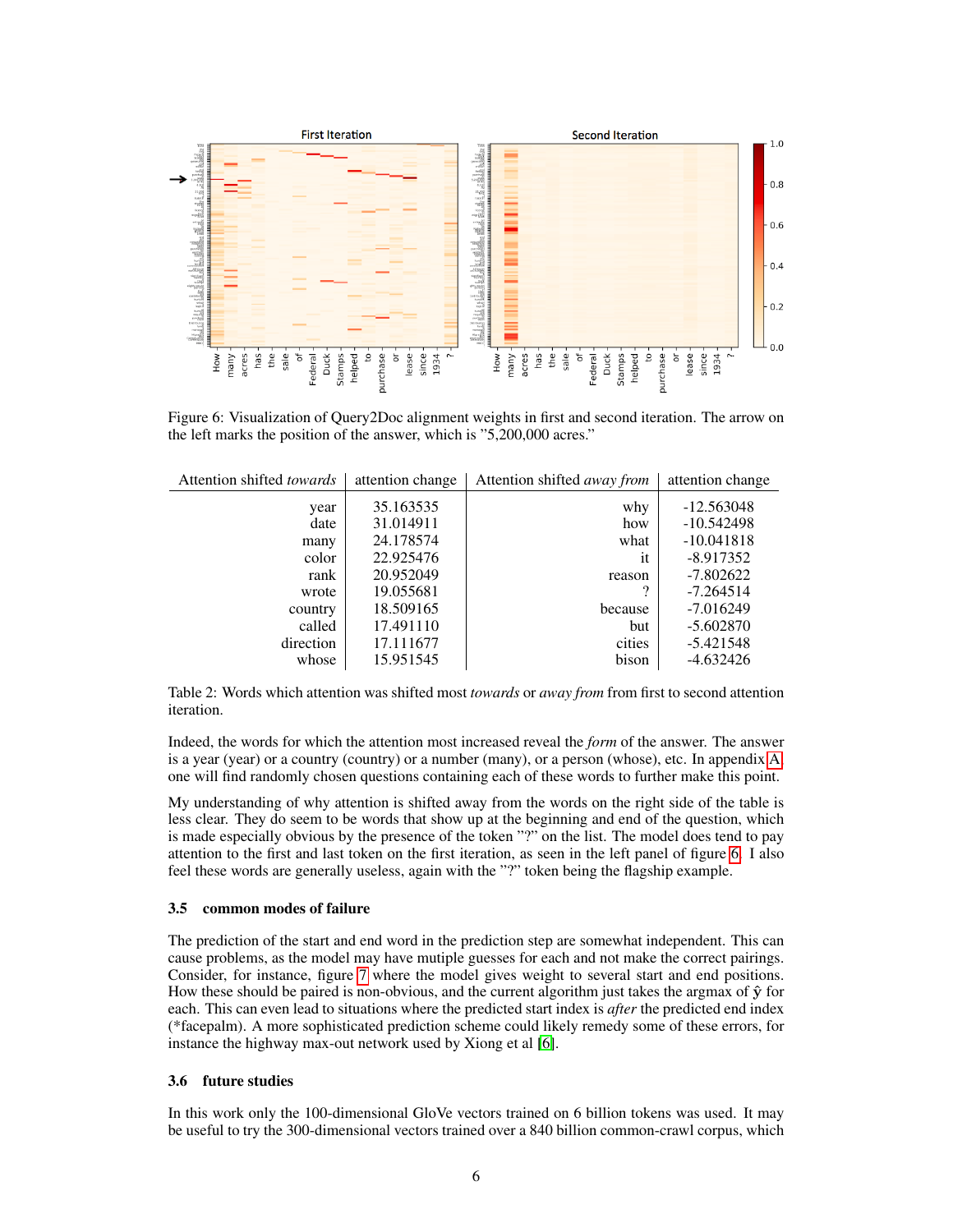<span id="page-6-1"></span>

Figure 7: True answer span (dashed green line), predicted span (red dot-dash line)  $\hat{\mathbf{y}}_{start}$  (solid blue) and  $\hat{\mathbf{y}}_{end}$  (solid orange).

has shown superior performance on other tasks [\[9\]](#page-7-7). The dropout regularization technique, also not used in this work, is also a promising avenue for boosting performance [\[13\]](#page-7-12). More careful studies of the state sizes of the hidden layers as hyperparameters is also necessary. It should be noted the optimal state size is likely to be influenced by the dropout rate and the size of the input word vectors [\[13\]](#page-7-12).

If the above studies proved useful, it might be interesting to take this idea a step further and try more than two iterations of attention, seeing what number of iterations yields optimal performance. It is not unreasonable to imagine a system where the number of attention iterations is variable and decided at compute-time. Understanding how the attention shifts in these iterations and what questiontypes perform better with more iterations may be insightful for future developments in MC.

# 4 Conclusions

I have proposed the iterative attention network for question answering. An architecture with two attention iterations is demonstrated to offer a significant performance boost over a similar baseline model with a single attention iteration. It is also found that in the second iteration, the model focuses its attention on query words which are specific to the form of the answer. Although the demonstrated model does not achieve state-of-the-art performance, it also using relatively low-dimensional word vectors, lacks dropout regularization, has not undergone thorough hyperparameter tuning, and was trained by a sub-par AI researcher. Remedying these deficiencies, and perhaps also employing something similar to the highway max-out network used by Xiong et al [\[6\]](#page-7-4), shows promise.

#### Acknowledgments

The author would like to acknowledge several people. First his roommate and fellow physicist, Scott Kravitz, for distractions and emotional support during this difficult time. He also thanks Prof. Manning, Dr. Socher and the entire CS224n TA staff. This was a wonderful class. I learned a lot, but more importantly, had a lot of fun doing it.

#### References

<span id="page-6-0"></span>[1] Peter Norvig. Unified theory of inference for text understanding. Technical report, DTIC Document, 1986.